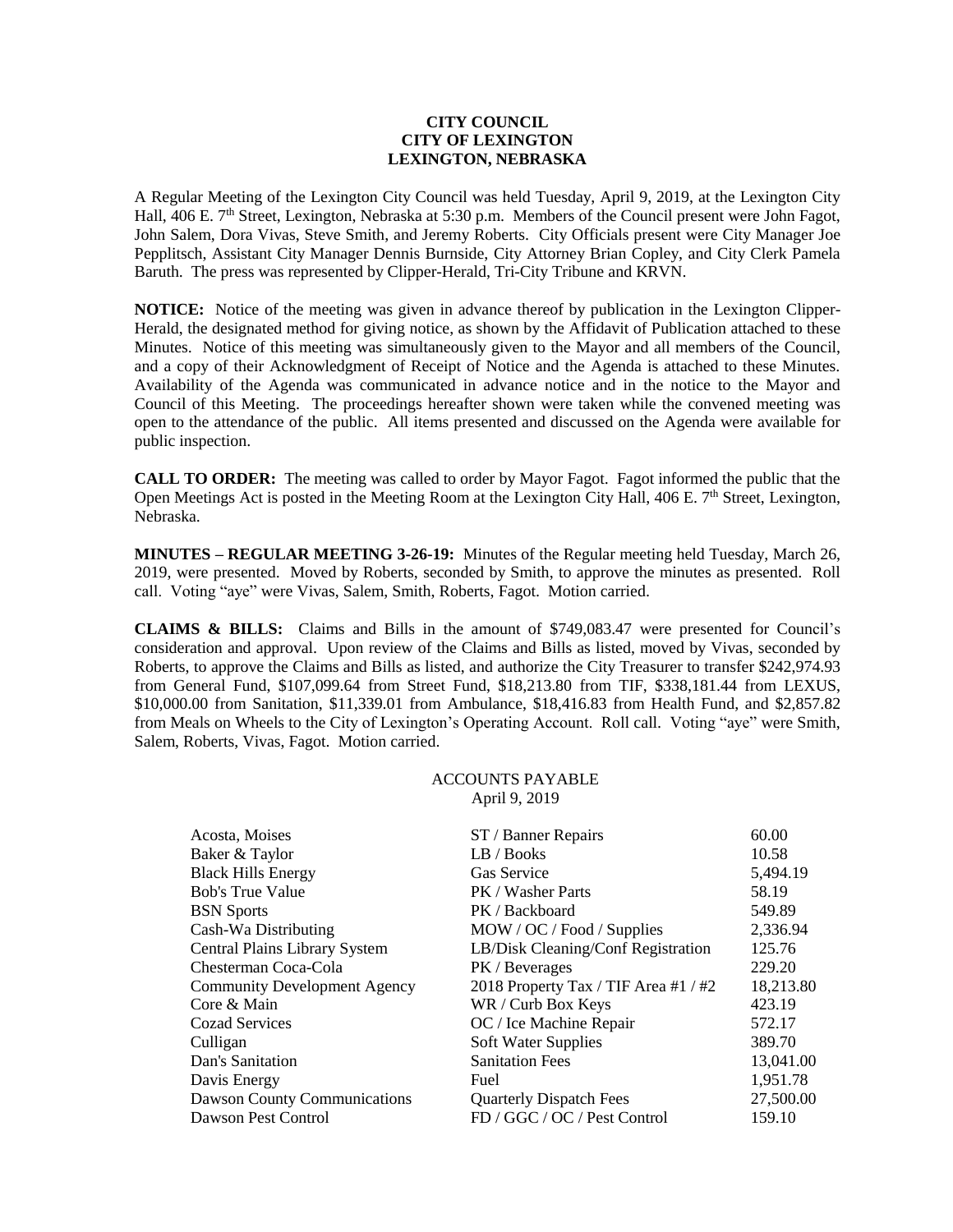| Depository Trust Co                 | Bond Interest/2015 GO/2018 Combined Utils 28,456.64 |            |
|-------------------------------------|-----------------------------------------------------|------------|
| Dugan Printing                      | EL / Utility Bill Forms                             | 1,021.44   |
| <b>Eakes Office Solutions</b>       | EL / Printer Repairs                                | 859.94     |
| <b>Electric Pump</b>                | WWTP / Pump Seals                                   | 5,622.03   |
| Fastenal                            | ST / Zip Ties / Hardware                            | 19.51      |
| <b>Fleet US</b>                     | PK / Battery                                        | 101.40     |
| Gale/Cengage Learning               | LB / Books                                          | 315.82     |
| Grainger                            | WWTP / Lighting                                     | 230.82     |
| Graphic Arts Shop                   | PD / Warning / Defect Books                         | 253.00     |
| <b>Health Claims</b>                | Claims                                              | 6,359.79   |
| Heldt McKeone & Copley              | Professional Fee                                    | 2,700.00   |
| <b>Hiland Dairy Foods</b>           | <b>MOW</b> / Dairy Products                         | 398.30     |
| <b>History Nebraska</b>             | LB / Periodical                                     | 35.00      |
| Holbein Lawn Service                | ST / Snow Removal                                   | 350.00     |
| K Lawn                              | WWTP / Sterilant                                    | 985.00     |
| Komline-Sanderson                   | WWTP / Pump Parts                                   | 517.99     |
| Lexington Animal Clinic             | Animal Care                                         | 526.00     |
| Lexington Area Solid Waste Agency   | <b>Waste Removal</b>                                | 32.80      |
| Lexington, City Street Department   | Fuel                                                | 2,249.10   |
| Lexington, City Street Department   | SW / WR / Interdepartment Service Fees              | 5,651.89   |
| Lexington, City of                  | <b>Interdepartment Service Fees</b>                 | 68,000.00  |
| Lexington Health Fund               | Self-funding                                        | 47,225.50  |
| <b>Lexington Newspapers</b>         | Publications                                        | 169.74     |
| <b>Lexington Recreation Program</b> | AC / PK / Startup Expenses                          | 1,300.00   |
| M J Trailers                        | ST / Trailer Repair                                 | 951.90     |
| Mead Lumber                         | PK / Blower                                         | 199.99     |
| Meritain Health                     | <b>Health Premium</b>                               | 31,296.54  |
| Miller & Associates                 | WR / Well #19 Fees                                  | 1,861.10   |
| <b>Municipal Supply</b>             | SW / WR / Lids / Rings / Meter Parts                | 1,708.10   |
| NE Dept of Health & Human Services  | EL / Energy Assistance Return                       | 162.48     |
| Nebraska Dept of Revenue            | Sales and Use Tax                                   | 69,585.01  |
| Nebraska Machinery                  | ST / Edge Cutting / Ends / Hardware                 | 1,816.36   |
| Nebraskaland Tire                   | PK / Maintenance                                    | 51.72      |
| O'Hara Lindsay and Associates       | Monthly Lobbying Services                           | 333.00     |
| <b>Oliver Consulting Services</b>   | LB / Computer Power Plug                            | 30.00      |
| One Call Concepts                   | <b>Locate Fees</b>                                  | 62.65      |
| <b>O'Reilly Auto Parts</b>          | ST / WR / Wiring / Wiper Blades                     | 108.16     |
| Paper Tiger Shredding               | Paper Shredding                                     | 36.08      |
| Platte Valley Auto Mart             | PD/ST/WR/Maint/Repairs/F750 Trucks                  | 123,795.79 |
| <b>Platte Valley Communications</b> | AMB/PD/Maint Fee/Communication Equip 4,397.35       |            |
| <b>Plum Creek Market Place</b>      | CC / Meeting Meal                                   | 21.55      |
| Polydyne                            | <b>WWTP</b> / Operating Supplies                    | 5,704.00   |
| Principal                           | Dental Premium                                      | 3,698.40   |
| Randy's & Brian's Towing            | WWTP / Tow Equipment                                | 700.00     |
| <b>RDO Truck Centers</b>            | ST / Truck Repairs                                  | 1,273.44   |
| <b>Ryde Transit</b>                 | GGC / Transportation                                | 256.00     |
| S & W Auto Parts                    | PK / WR / WWTP / Vehicle Supplies                   | 66.99      |
| Service Master of Mid Nebraska      | OC / Janitorial Services                            | 45.00      |
| <b>Standard Insurance Company</b>   | Life Insurance Premiums                             | 1,017.06   |
| Subway                              | CC / Meeting Meal                                   | 41.31      |
| <b>Taste of Home Books</b>          | LB / Books                                          | 33.98      |
| The EZ Street Co                    | ST / Cold Patch                                     | 2,238.88   |
| <b>Titan Machinery</b>              | PK / ST / Battery / Cutting Edge / Filter           | 475.91     |
| TO Haas Tire Co                     | WR / Tires                                          | 511.38     |
|                                     |                                                     |            |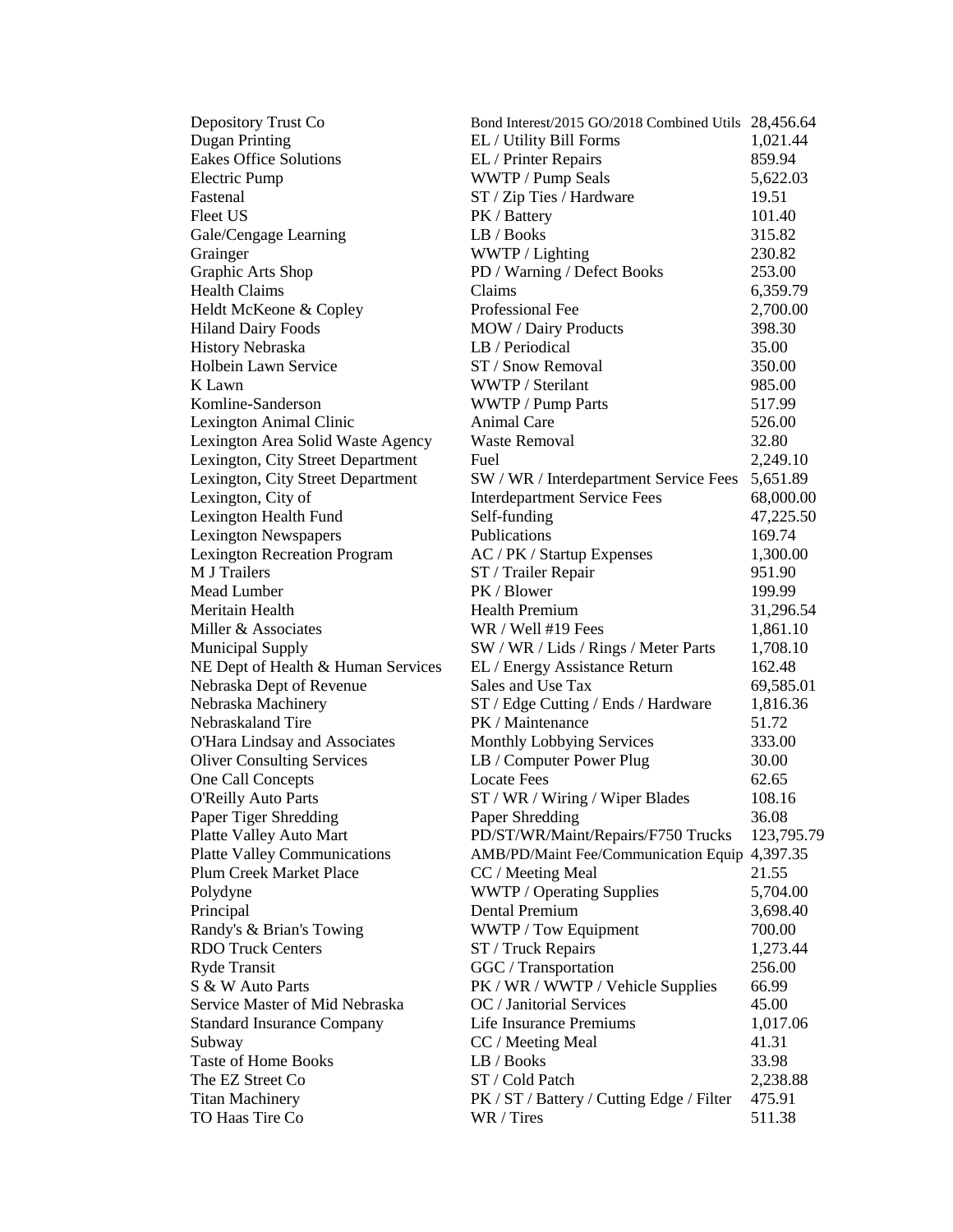| <b>USA Communications</b>             | City Internet Services / Feb / Mar            | 691.20     |
|---------------------------------------|-----------------------------------------------|------------|
| US Foods                              | MOW / Food & Supplies                         | 806.18     |
| Village Uniform                       | GGC / Janitorial Supplies                     | 55.84      |
| VSP / Vision Service Plan             | <b>Vision Premium</b>                         | 1,084.33   |
| Walmart                               | PK / Office Supplies                          | 19.75      |
| <b>Bob's True Value</b>               | LB / Dishwasher                               | 544.99     |
| <b>Chief Supply</b>                   | PD / Uniform Accessories                      | 66.54      |
| Danko                                 | FD / Helmet Visors                            | 113.42     |
| Davis Energy                          | Fuel                                          | 681.86     |
| Dawson County Register of Deeds       | <b>Filing Fees</b>                            | 82.00      |
| <b>Dawson County Treasurer</b>        | ST / WR / Titling Fees / Sales Tax            | 4,332.00   |
| Dawson Public Power District          | <b>Power Purchase</b>                         | 9,921.39   |
| Dutton-Lainson Co                     | EL / 7-Terminal Sockets                       | 219.49     |
| <b>EMS Billing Services</b>           | <b>Ambulance Billing</b>                      | 2,914.24   |
| Eustis Body Shop                      | FD / PD / Training Cars / Body Repair         | 2,475.68   |
| Fyr-Tek                               | FD / Air Compressor Repair                    | 193.25     |
| Galls                                 | PD / Uniforms                                 | 669.44     |
| Great Western Bank-Lib Petty Cash     | LB / Meals / Promo / Postage                  | 269.29     |
| <b>Health Claims</b>                  | Claims                                        | 12,057.04  |
| <b>Hobby Lobby Stores</b>             | LB / Promo Supplies                           | 37.23      |
| <b>Ingram Library Services</b>        | LB / Books                                    | 86.87      |
| <b>Intellicom Computer Consulting</b> | Backup / Filtering / License / Services       | 2,311.12   |
| <b>Jim Phillips</b>                   | ST / WR / Street / Sidewalk Repairs           | 10,662.00  |
| John Deere Financial                  | Cemetery / PK / Equipment Parts               | 1,308.47   |
| John Deere Financial / Orscheln       | DV SRV/FD/PK/ST/WWTP/Supplies                 | 167.08     |
| John Deere Landmark                   | PK / 2 Grasshopper Mowers                     | 25,623.24  |
| Jones Plumbing & Heating              | OC / WR / WWTP / Faucet Repairs / Pipe 786.41 |            |
| Lexington Area Solid Waste Agency     | <b>Waste Removal</b>                          | 1,070.80   |
| Lexington City Payroll Account        |                                               |            |
| Payroll                               | Wages                                         | 140,408.76 |
| Social Security                       | Employer Portion / FICA Med                   | 10,447.73  |
| Union Bank & Trust                    | <b>Employer Portion / Pension</b>             | 4,614.12   |
| Union Bank & Trust                    | <b>Police Pension</b>                         | 2,710.83   |
| <b>ICMA</b>                           | <b>City Manager Pension</b>                   | 934.52     |
| Lexington Newspapers Inc              | <b>Publications</b>                           | 664.77     |
| Lexington Volunteer Fire Department   | FD / Ambulance Billing                        | 4,117.42   |
| Majestic Theatre                      | Advertising                                   | 225.00     |
| Mead Lumber                           | WR / Hardware / Lumber                        | 28.09      |
| <b>Midwest Laboratories</b>           | <b>WWTP</b> / Testing Supplies                | 13.00      |
| Nebraska Department of Environment    | WWTP / Operators License                      | 150.00     |
| Nebraska Technology & Telecom         | Phone Service                                 | 1,297.64   |
| Nebraskaland Tire                     | ST / Belt / Pulley                            | 303.45     |
| NebraskaLink                          | LB / Internet Service                         | 15.00      |
| Overton Sand & Gravel Co              | EL / WR / Limestone                           | 1,409.41   |
| Page My Cell                          | FD / Dispatch to Text Yearly Fee              | 550.00     |
| <b>Platte Valley Communications</b>   | WR / Well #12 / Controller Reset              | 222.25     |
| <b>Precision Detail</b>               | FD / Cleaning                                 | 240.00     |
| Service Master of Mid Nebraska        | EL / OC / Janitorial Services                 | 4,255.37   |
| <b>VVS Surveillance Systems</b>       | PD / Room Audio Repair                        | 179.13     |
| Walmart                               | PD / Office Supplies                          | 68.50      |
|                                       |                                               |            |

TOTAL CLAIMS: 749,083.47